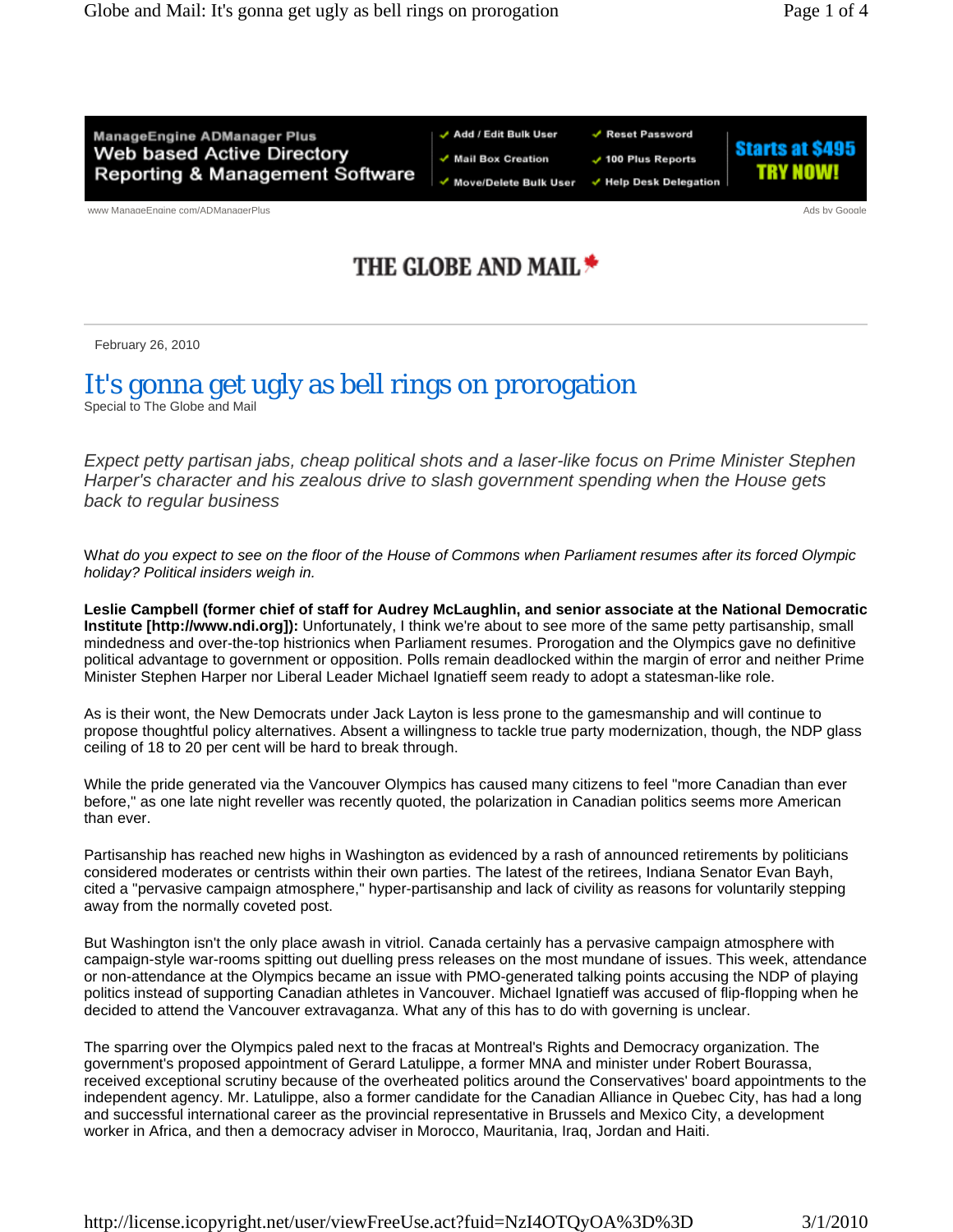Ironically, the Bloc and Liberal opposition, while simultaneously decrying the government's continued partisanship, have rejected Mr. Latulippe's appointment on almost purely political grounds. Noting that he "was co-chair for the [Canadian Alliance] in the 2000 election campaign" and a "key advisor and leadership campaign chair for Quebec for Stockwell Day," Mr. Ignatieff concludes in a letter to Foreign Minister Lawrence Cannon that, Mr. Latulippe's "stated views and political career path," raise questions about "his capacity to be a principled president for Rights & Democracy."

While I don't share Mr. Latulippe's political orientation, I don't believe that stated political views and career path are reasons to question a person's capacity to act in a principled manner. Are political beliefs a proxy for integrity? For sincerity? For decency? Of course not. Is Mr. Ignatieff proposing that Liberals are, by definition, principled, while Conservatives are not? That's hogwash and should not be a part of our political discourse.

Perhaps my pessimism is misplaced. Mr. Ignatieff seems to have found some footing and has been more effective of late. NDP foreign critic Paul Dewar and his Liberal counterpart Bob Rae have avoided personal attacks while very capably pursuing the Rights and Democracy imbroglio. The Prime Minister must be somewhat chagrined that the prorogation gambit was a bust. Figure skater Joannie Rochette set a standard for grace and fortitude that could infect the whole country. Maybe the parliamentary session will start with new civility - but I doubt it.

**Scott Reid (former communications director for Paul Martin, and principal with the speechwriting company Feschuk-Reid [http://feschuk-reid.com]):** The third session of Canada's 40th Parliament will be all about Stephen Harper. His political character - and his pending economic program of sharp deficit reduction. These are the twin columns upon which the policy and partisan debates of coming months will stand.

One gets the feeling that's just the way the Prime Minister wants it. Yet strangely, that's also what the opposition desires. And when more than one political party sees advantage in the same circumstance it can only mean a single thing: Somebody's gotta be wrong.

Of course, being wrong is something Mr. Harper has become reacquainted with over the past while. By proroguing Parliament a day before New Year's Eve, the Prime Minister placed a poor bet with his party's political fortunes.

He gambled that Canadians wouldn't really care. Sure, he assumed that a few fusty elites would work themselves into a lather on the op-ed pages. But what the hell, they were always going to vote against him anyway. His bet backfired. Prorogation pissed people off. And his indifference to their anger melted a double-digit lead in the polls to a statistical tie with the Liberals.

A second bet is also about to come due. Mr. Harper gambled that people would forget his real motivation for closing down Parliament: the string of incoherent arguments used to weave the fiction that official Ottawa had no credible warning about mistreatment of Afghan detainees. Whether he wins that bet remains to be seen. But new hearings coupled with new demands for secret documents lengthen the odds.

Together these issues invite voters to remember what they like least about Stephen Harper - a Nixonesque leader who craves control, detests dissent and hesitates not a second to unleash the full fury of his office on those who dare to disagree with him.

Nevertheless, it is the 2010 federal budget that will serve as the real catalyst for the next great political divide. And there should be little doubt as to its principal author. Jim Flaherty will read the words but the content will reflect Mr. Harper's political philosophy to the core.

Looking like a parade of generals eager to wage their last war, the Prime Minister and his cabinet will use the budget to anoint deficit reduction as *cause célèbre* - a priority that rises above all others and, incidentally, justifies his personal vision of a smaller, weaker national government less able to help Canadians face the challenges of tomorrow. That he has no credible plan to balance the books in the time frame he sets will bother him not at all.

But more importantly, this blinkered approach will abandon any concrete attempt to respond to the many other anxieties that grip Canada's middle class: the security of their pensions; the costs of caring for young children and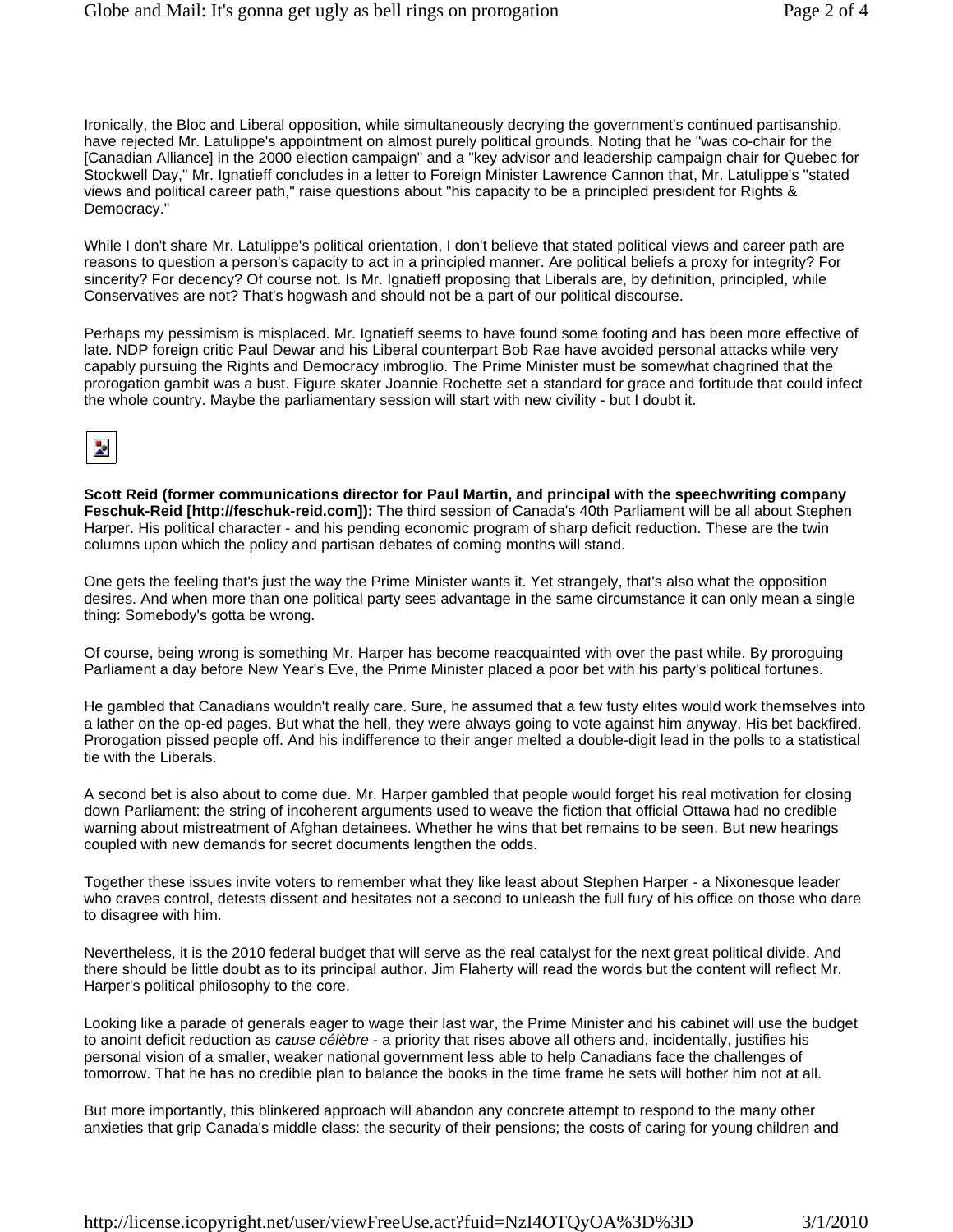aging parents; and most of all, the need to create the kind of good, well-paying jobs necessary to maintain our standard of living.

For a leader so ruthlessly focused on retail politics, Mr. Harper is leaving himself dangerously disconnected from his coveted constituency of middle-class working families.

There is great room for an alternative to the Conservative economic prescription. One that still balances the budget but takes a less aggressive path. One that recognizes how different this moment is from 1993 when our deficit-to-GDP ratio had reached crisis proportions. One that, above all else, speaks to and serves the needs of the great middle-class of our country upon whom our long-term economic vitality ultimately depends.

Stephen Harper has made himself the signal political issue of our day and the new session will only reinforce that dynamic. It is an odd strategy. In a minority Parliament, there is usually advantage in placing the onus firmly on "the other guy." It was that approach that sank Stéphane Dion. It seems doubly strange therefore, that Mr. Harper has suddenly determined to make it all about him. It's another bet from a fellow who has not gambled well of late.



**Greg Lyle (former chief of staff for Manitoba premier Gary Filmon, and managing director of the Innovative Research Group [http://www.innovativeresearch.ca]):** These days it seems every six months or so Canadian politics changes fundamentally. Tory fortunes have risen and fallen in Quebec. Liberals leaders have come and gone. This new parliamentary session will open and continue this pattern of change as the political climate shifts yet again.

The most important change for me as a policy wonk is that Canada's fragile policy consensus is starting to approach its best-before date. The financial crisis and the stimulus plan have been the focus for the past year. All parties signed on to the need for certainty and the direction of the plan. But the stimulus agenda will wind down this year, opening up the question of what is next on the economy and leaving room for new issues to emerge.

A number of policy questions climbing onto the agenda where the answers are either unclear or debatable:

- » What should our economic strategy once the stimulus is over?
- » How do we balance the budget and on what timetable?
- » How do we deal with looming liabilities associated with our aging population?
- » What is the federal role in health care when the current funding arrangements expire?
- » What is next for Canada in Afghanistan?
- » What, if anything, should Canada be doing at home and abroad on climate change?

This is exciting. All of these questions have been on the front page and in the op-ed sections over the past months and are likely to remain in play for months to come.

Today's Globe features an in-depth article focusing on some of the issues from our aging population. This is much more meaningful than the typical discussion of who said what to whom and when did they say it.

However, as much as my inner wonk is looking forward to more fundamental policy debate than we have had in a long time, the realty is that Question Period and "gotcha" politics will drive the bulk of the news coverage. The question is will the opposition make these stories work for them or will they be the political equivalent of empty calories.

The second most important change is that the political climate is far more competitive than it has been for a year. The Liberal Party has stopped defeating itself and started to focus on defeating the government. Its actions show a party that seems to understand that in most turnover elections, governments are defeated, oppositions are not elected.